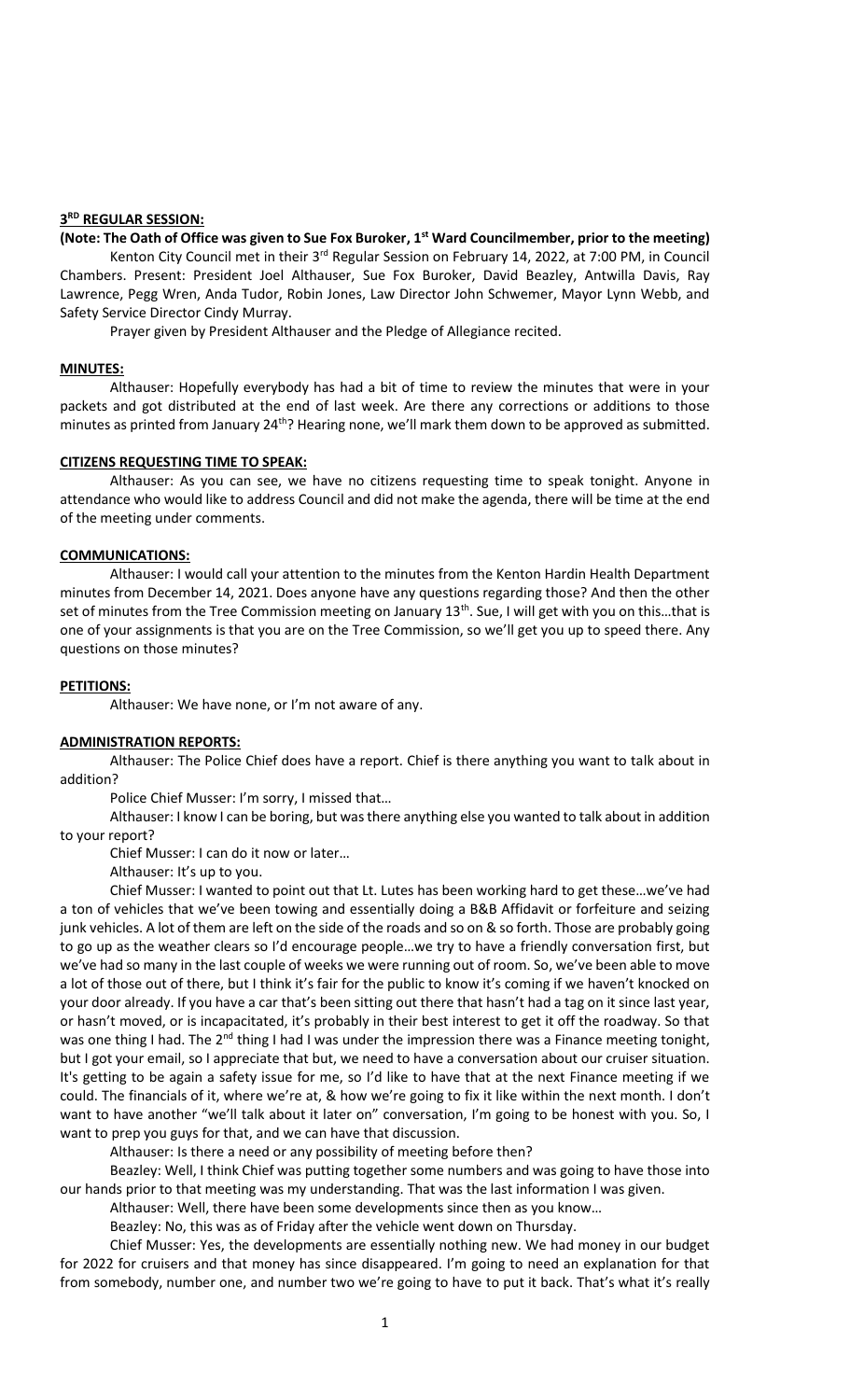going to come down to. We have a build date for 1 car of April 4<sup>th</sup>, which will put the car in our possession hopefully sometime in March (May), but like I've been saying and all of you are aware there is a supply chain issue in this country and I'm not leaving anything to the chance that we'll get it when we hope we'll get it because we may not. So the sooner that we get build dates for cars and the sooner we get them the better. Is that helpful, Dave?

Beazley: That was helpful to me, but my understanding from the Safety Service Director was that you were working with the Deputy Auditor to have numbers.

Chief Musser: Yes, again that's a discussion we have to have…we've had these discussions before that this is how much money we have, well not exactly, well it kind of is, well it isn't but it's projected. I'm willing to have that discussion, but the cost of the cars hasn't changed and the fact that we need them hasn't changed.

Beazley: What happened to the one that was gifted?

Chief Musser: That's the one that has the build date for April.

Murray: We need to look at other alternatives because if that build date keeps getting pushed out…we'll have this discussion, but we need to look at other alternatives if there are any. If we go to buy a new one and we can't get it for a year, it's not going to do you a lot of good.

Chief Musser: Yeah, I'm hoping that is not the case. If you guys want to have that meeting before that I'm perfectly fine with that.

Althauser: The other suggestion I had would be several years ago Brian really worked with us to work on a 5-year plan and those 5-year plans are out there somewhere. I believe the police departments had some discussion about cruisers in it.

Beazley: That has modified over so much time because at that point in time we were buying used vehicles.

Althauser: That's fine…

Beazley: And they were having to be turned over twice as often.

Althauser: I'd encourage you to get the most recent adoration of that plan out because I'll be straight up, one of the things I've encouraged Chief several times is let's figure out how many cruisers we need and get them on a rotation. I think he's done a little bit of that in the 5-year plan so that's kind of on us if we haven't followed that.

Chief Musser: If you make a 5-year plan in 2016, and then in 2017 I'm asked for another 5-year plan, and then in 2018 you ask me again for another 5-year plan…we should be down to the 2-year plan now that I wrote 3 years ago. I'm not trying to be difficult, but you buy things, they get old, you replace them. It's not rocket science. I feel like the onus has been placed back on me and pushed back time & time again with we need to know exactly what it is you need Chief. Well, we need new cars because we're driving 250,000 miles and they stop working. When you buy a car, it gets to 100,000 miles you need to start rotating that car out and bringing a new car in.

Beazley: I presume the one that was in the accident on Thursday was totaled?

Chief Musser: I don't think so. They're very optimistic about it.

Beazley: So what's our turnaround time on that? Do we have any idea?

Chief Musser: I don't. The assessor will be here tomorrow….

Beazley: So that's put us in an immediate pinch. We have one down because of an accident.

Chief Musser: We have the car down for the accident, we have car 3 that went down with a water pump, & we have car 8 that went down because it is simply old and we keep doing this, right? We bought 2 cars on a lease in 2019 and those cars are paid off and we have not filtered out the older cars and put a new one in replace of those cars, if that makes sense.

Althauser: I know we're getting into the weeds of what you'll discuss, and I don't want to get into the other vehicles like some of the SUV's, but cruisers are our patrolmen's main patrol vehicle. How many ideally working ones would you want? 5?

Chief Musser: Yes, 6 to be exact.

Althauser: That would be the ideal?

Chief Musser: Yes.

Althauser: At this very moment in time we have 2?

Chief Musser: 2.

Murray: That doesn't include those for the School Resource Officers, does it?

Chief Musser: No, we have 2 cars for the SRO's, but 1 is a SUV and 1 is a Taurus. I'd rather not have those out on patrol because they're older cars. For the SRO it's no problem because it goes to the school and gets parked, and they go out & do truancy checks in them. That's perfectly fine but our cars on the road anything can happen.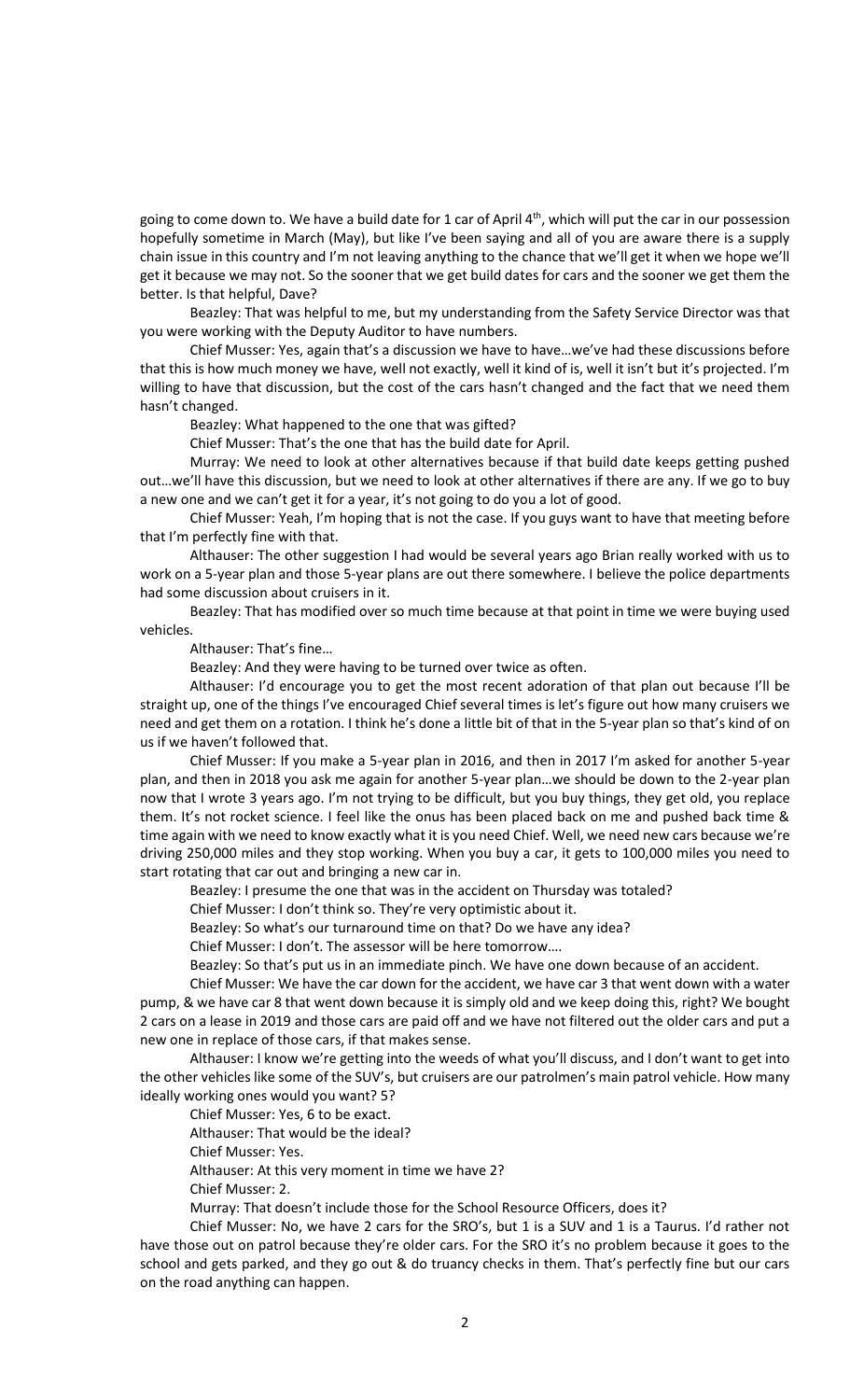Beazley: If you ordered a vehicle tonight, when would it be built based on the current information you have?

Chief Musser: I'd say May, somewhere around there…I'd hope for a build date of May.

Althauser: Anything else for the Chief? Chief, anything you want to add?

Chief Musser: No, like I say I didn't want to drag this out tonight, but I'd be happy to meet before next meeting. If you guys want to, just let me know.

Beazley: When you have the numbers & the information with the Deputy Auditor let us know. Chief Musser: Okay. Thank you.

Althauser: Thanks, Chief. The Fire Chief, Bruce, could not be here tonight & he doesn't have a report. So we'll move on to Parks & Rec. You do see the report for their meeting from January 27<sup>th</sup> and Robin was there, so Robin do you want to highlight that?

Parks & Rec - Jones: Well, we had a meeting also last Wednesday on Feb. 9<sup>th</sup> and we had all the board members present and they voted on a lot of things…we voted to keep all the campground fees the same as last year so the 2022 fees for Saulisberry Park will be the same as 2021. They also voted on swimming pool fees & passes & those were all approved by the board. Swimming pool hours will change a little bit…was that concrete or set in stone? (Yes) So the swimming pool hours will be 1-6PM this year because after 5PM it's basically dead out there. Now they talked about having more special events, parties, maybe like a teen night, or an over 65 senior night, but something to like spur interest to make up for after 5PM because you have a full staff…so we talked about that & it was voted on. They also recommended the hiring of the new Saulisberry Park managers, but I don't know if that's been released to the public yet. But they approved somebody to hire in that position and they were highly recommended, and I think they'll be great candidates so maybe we'll have more information at the next Parks & Rec meeting. I think we have a really good Parks & Rec Board & they have a vision for the Quarry. They want to get some docks put in…before they wanted to build wood docks & now they're thinking about doing vinyl sided docks because they can move on those quicker. They're even talking about getting a dock for kayaking out there and they addressed the nuisance Canadian Geese problem out there. They're actively seeking nuisance permits to take care of that on a couple of different levels. It was a 2 hour meeting & it was a good meeting, and I think they have a really strong board & you'll see a lot of good things come from that this year.

Althauser: Any questions for Robin?

Althauser: Income Tax has a report & Emma is here if you have any questions on that.

Beazley: I'd ask if we'd be able to identify any reason that we're running that far ahead after the first month?

Income Tax Administrator Emma Boutwell: I'm sure a little bit probably has to do with when we forwarded our mail from 555 W. Franklin back to 111 W. Franklin, they were just forwarding it but that forwarding has run out. So we have some payers that are coming in a little bit later. That might be some of it, but not the majority of it.

Althauser: You see the report from the Treasurer & Auditor to the Mayor. Are there any questions? (static…can't hear)

Beazley: (static…can't hear)…we have over 2 million in a money market account…is that a better rate than Star Ohio?

Auditor Brian Hattery: Star Ohio was a better rate, but in the last year it kind of flipped…that's something we can look at with the Treasurer on, but I couldn't tell you exactly right now.

Althauser: If we have questions like that for a few of these, I have no problems asking Terri to try to make a meeting if you guys have questions for her. Any other questions on that? John, anything you need to update us on right now?

Law Director Schwemer: No.

Althauser: Cindy, anything?

Safety Service Director Murray: I just want to remind the citizens that the water rates will increase in March and will show up on the May bill. We might as well start getting it out there now so it's not a big shock to everybody. The Street guys did a great job this last snowstorm getting the streets cleared. I'm sure the Mayor is going to touch on that a little bit…we had 77 hours of overtime plowing those 2 days and an additional 43, well 44 hours were turned in as comp time. The guys worked 16 hours on Thursday and 12 hours on Friday and they did a great job. Dave Stuck is retiring & his last day will be February 28<sup>th</sup> after over 12  $\frac{1}{2}$  years with the City. He works at the WTP and we have not yet posted a job down there…we're looking at maybe redoing some of how their hours or how their staffing is working down there. The last thing I have is we're getting a lot of calls from people getting telephone calls about the electrical aggregation. The City will not call you and if they call you it's on their own. Again, we are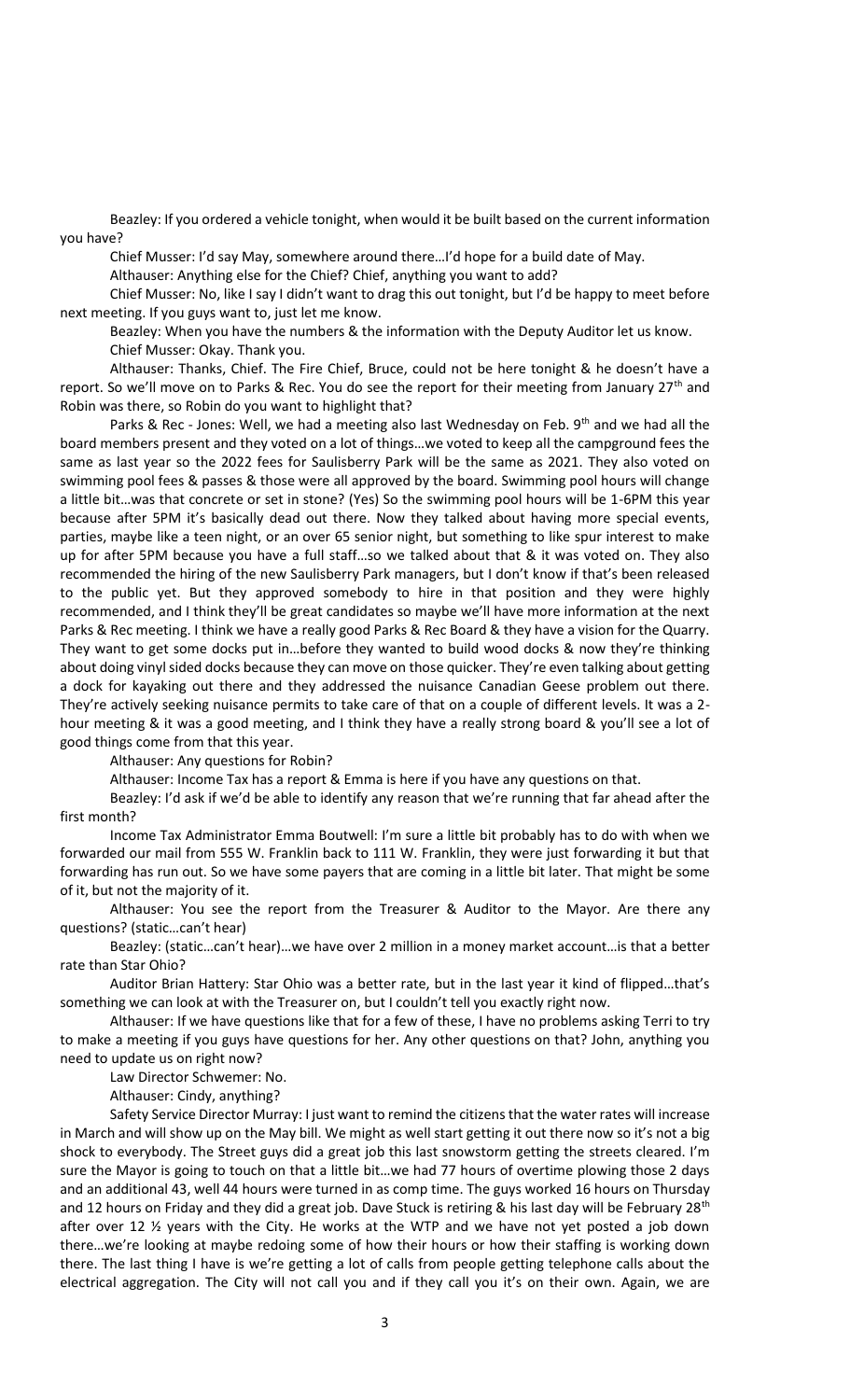currently with IGS and it should say that you're paying just over 4 cents per kilowatt hour. Then on the June bill we'll be going to Energy Harbor and that's at .5610 cents per kilowatt hour. Those are both great rates and you can opt in or opt out at any time if you think you can get something better. I will try to keep people abreast that if it looks like there is something else out there better I will give you a head's up that it's out there. The bids for the Espy Street Water Main replacement go out February 24<sup>th</sup> and are due back in on March 10<sup>th</sup>. We've sent out Requests for Qualifications (RLF's) for the N. Detroit Street project for 2025 and they're due back in February  $25<sup>th</sup>$ . Any questions?

Mayor Lynn Webb: I just want to, like Cindy said, touch about the plowing & snow removal. It's a great collaborative effort because early on with our preparation ahead of time…a shout out to Chief and the PD because they did a lot of going up to people & saying hey this is sitting here and we're getting this storm so you might move it. It's all about preparation. I know it's easy to say hey I'm plowed in, but we're probably still going to have to face snow so we need to think of how can we prepare. It's not all the time you're going to be able to park…if you're a person who has to park on the street you may not be able to park right in front of your house so I would be creative. I looked into some other communities and they utilize some public parking spaces and find a way so once that area gets plowed then they can go park there. It's just certain things like that, and I'll try to get some stuff out on Facebook with suggestions on how that goes. But each time everybody does better & I know the guys driving thought there was a pretty nice significant response to trying to get to odd or even. I think what throws everybody off is on a one way street, especially if it's narrow. North Street is pretty wide so it's easy to jump back & forth, but streets like Summit Street you don't have room in-between. So if everybody's not jumping it doesn't work. It's communication & collaboration, but for the most part we did an excellent job. I think what people didn't know was right smack in the middle when it was blowing & snowing hard, we had a water leak on W. Carey Street. So we pulled 4 plows off & they used the new SaniVac to dig that water leak as the snow was coming down like crazy & they still kept up. We didn't do a water shutoff, they did it under pressure, so again it's what people don't see. That was a phenomenal piece of work. They also had a leak last week up by Garfield Avenue & they used the SaniVac and didn't have to call OUPS to locate gas lines because of it. The guys will be up here at the next meeting to give a presentation about the SaniVac…they're pretty excited about it. (can't hear….static)…Joe Sherman & the street crew had the downtown cleared within a week right after, which was huge, and that wasn't just the square, it was one block off. That helps our community with people getting in & out of parking spaces & not having to climb up over the drifts. We're also working with, well I reached out to the school because when the bussing route came in where they pick kids up for school, we never had that conversation with the community & the City with what this looks like…we really have some issues where bus stops are because if we can't push that snow back, we have kids standing out in the middle of the street. With a significant snowfall we have some issues...I know people say hey we need snow pushed back from intersections and I just caution, once again sometimes what you think is just the obvious…a lot of times on these intersections you have small stop signs, or you have fire hydrants, so once that snow gets packed up in there you don't know how far to push. So then that becomes an issue too. We have some young kids out there plowing and they did an excellent job for never plowing before. Sometimes we error on the side of caution and not push it back so we don't create a bigger problem. But hopefully we can sit down with the schools and try to figure out what would be the safest way to keep these kids safe at the bus stops with the amount of snow. Other than that, great effort, great preparation…so until the next time…

Althauser: Any questions for the Mayor?

### **REPORTS OF STANDING COMMITTEES AND/OR SPECIAL COMMITTEES:**

Finance, Beazley: If you'll look on the back of your agenda, we do have a Finance Committee meeting scheduled for Feb. 24<sup>th</sup> at 6PM prior to Council. Any, and all are welcome, and Finance is expected to be here.

Althauser: The only other committee that I'm aware of that has met was MOP…I meant Legislation.

Legislation, Davis: Correct. Legislation met and we started to go over some things dealing with commercial nuisances. Our next meeting is at 5:30PM on March 3<sup>rd</sup>. Again, if you would like to attend, please do.

Althauser: As far as MOP, Streets & Alley, I don't believe any of them have met yet. I think I heard Cindy was trying to get the Utilities group together at some point here.

MOP, Wren: MOP will probably have a meeting sometime the first of March to see where we need to go.

Althauser: Okay. Anything I missed?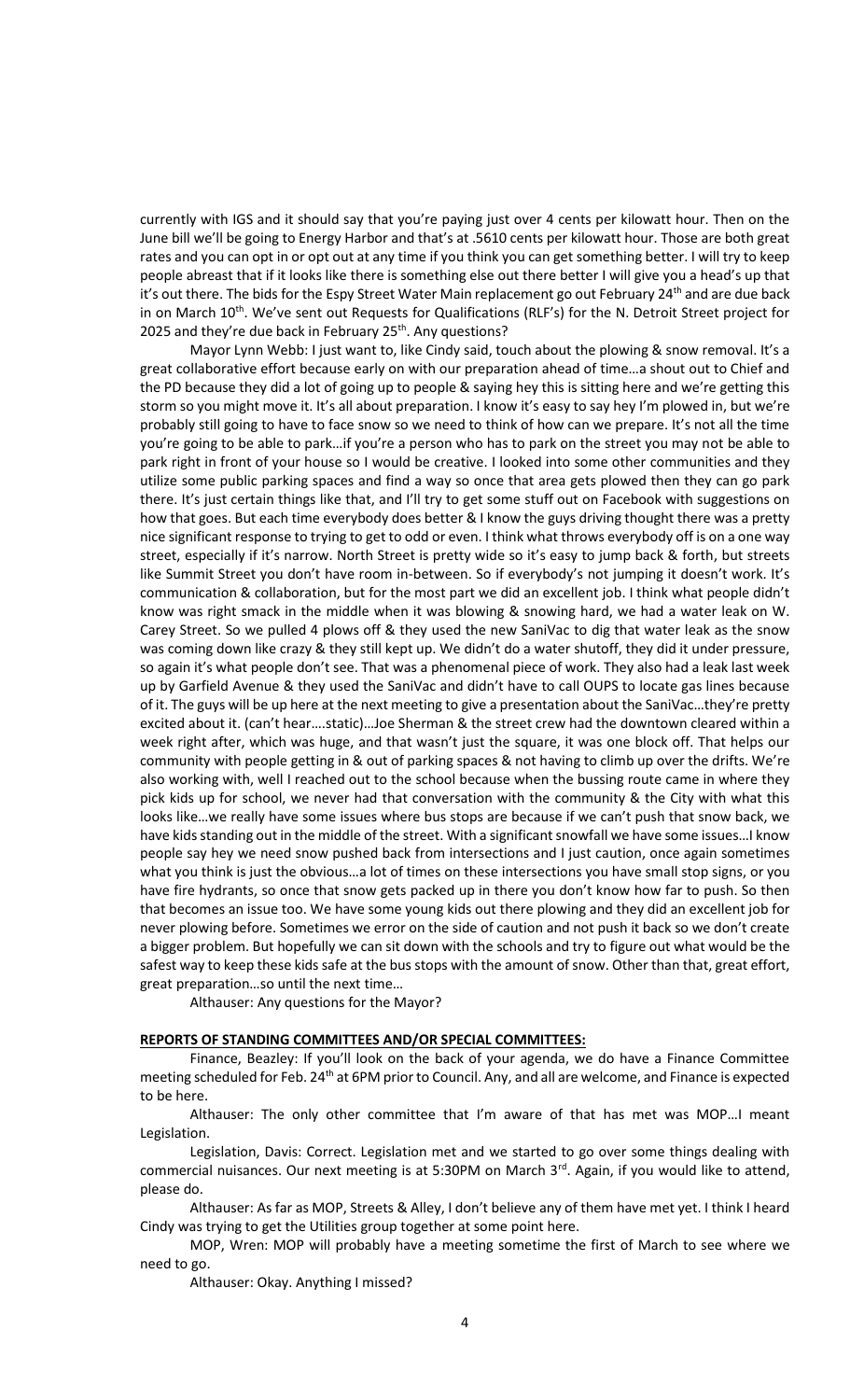### **REPORTS FROM COUNCIL MEMBERS:**

Althauser: Anything from Regional Planning?

Regional Planning – Beazley: Regional Planning did not meet in February, Sir.

Althauser: Parks & Rec Board…Robin has already handled that unless you want to add anything.

Parks & Rec Board – Jones: It was a 2-hour meeting, and it was a really good meeting. They went over a lot of really good things and everything they voted on was pretty unanimous.

Althauser: Cemetery Board?

Grove Cemetery Board – Davis: We met last week and we're looking at getting the new road chipped and sprayed and we're going to be spraying the Cemetery's roads again with that new spray the County does with the County budget. And then we had some equipment repair. We also wanted to thank everybody for understanding that during a Level 3 the Cemetery was not open and even on a Level 2 there is a possibility they could close (can't hear…static).

BKP – Althauser: BKP will meet one week from tonight (can't hear…static).

## **OLD BUSINESS:**

Althauser: Is there anything that we should be discussing?

## **NEW BUSINESS:**

Althauser: Does anyone have any new business outside of Ordinances or Resolutions? ORDINANCES & RESOLUTIONS:

Althauser: You will see we have no 3<sup>rd</sup> readings & no 2<sup>nd</sup> readings, but we have one 1<sup>st</sup> reading.  $1^{ST}$  READING:

## **ORDINANCE NO. 22-002, TITLE ONLY; AN ORDINANCE PROVIDING FOR ADDITIONAL APPROPRIATIONS FOR THE YEAR 2022 FOR THE CITY OF KENTON, OHIO, AND DECLARING AN EMERGENCY.**

Althauser: If you remember Pam talked about this a little bit and I also think it was in an email. David, would you like to address this?

Beazley: I'd be happy to share. The Civil Service Commission met more frequently than normal, and we neglected to pay them, so we need to make sure we get them paid. In addition, the Tree Commission number is a donation, so we need to appropriate the donation amount. That actually came from the Kenton Rotary Club, if you read that in your notes. Because of the urgent nature of getting these fine people paid for the work they've already done, I would move to suspend the 3 read rule…

**Motion by Mr. Beazley & second by Mr. Lawrence that the rules requiring legislation of a permanent or general nature to be read on three separate days, be suspended. Roll call vote, 7 ayes; motion carried.** 

**Motion by Mr. Beazley & second by Mrs. Wren to approve Ordinance No. 22-002.**

Althauser: Is there any discussion? **(Roll call vote, 7 ayes; motion carried)** Is there anything we missed?

# **SCHEDULING OF COMMITTEE MEETINGS:**

Althauser: You see that Finance is on there as was already mentioned, Legislation will meet on March 3<sup>rd</sup> at 5:30PM here in Chambers, and MOP will meet soon. (Static....)

### **OTHER MATTERS:**

None.

### **COMMENTS FROM THE PUBLIC:**

None.

### **COMMENTS FROM THE NEWS MEDIA:**

None.

## **COMMENTS FROM COUNCIL MEMBERS AND ADMINISTRATION:**

Althauser: Welcome Sue! Is there anything you want to say?

Fox Buroker: I'm just glad to be here. Thank you.

Davis: I'd like to thank everybody for excusing me on the 24<sup>th</sup>.

Lawrence: I've attended the last 2 meetings of the Parks & Rec Board and I'd encourage you to attend. This Park & Rec group really work well together, even if they don't always agree…(can't hear…static)